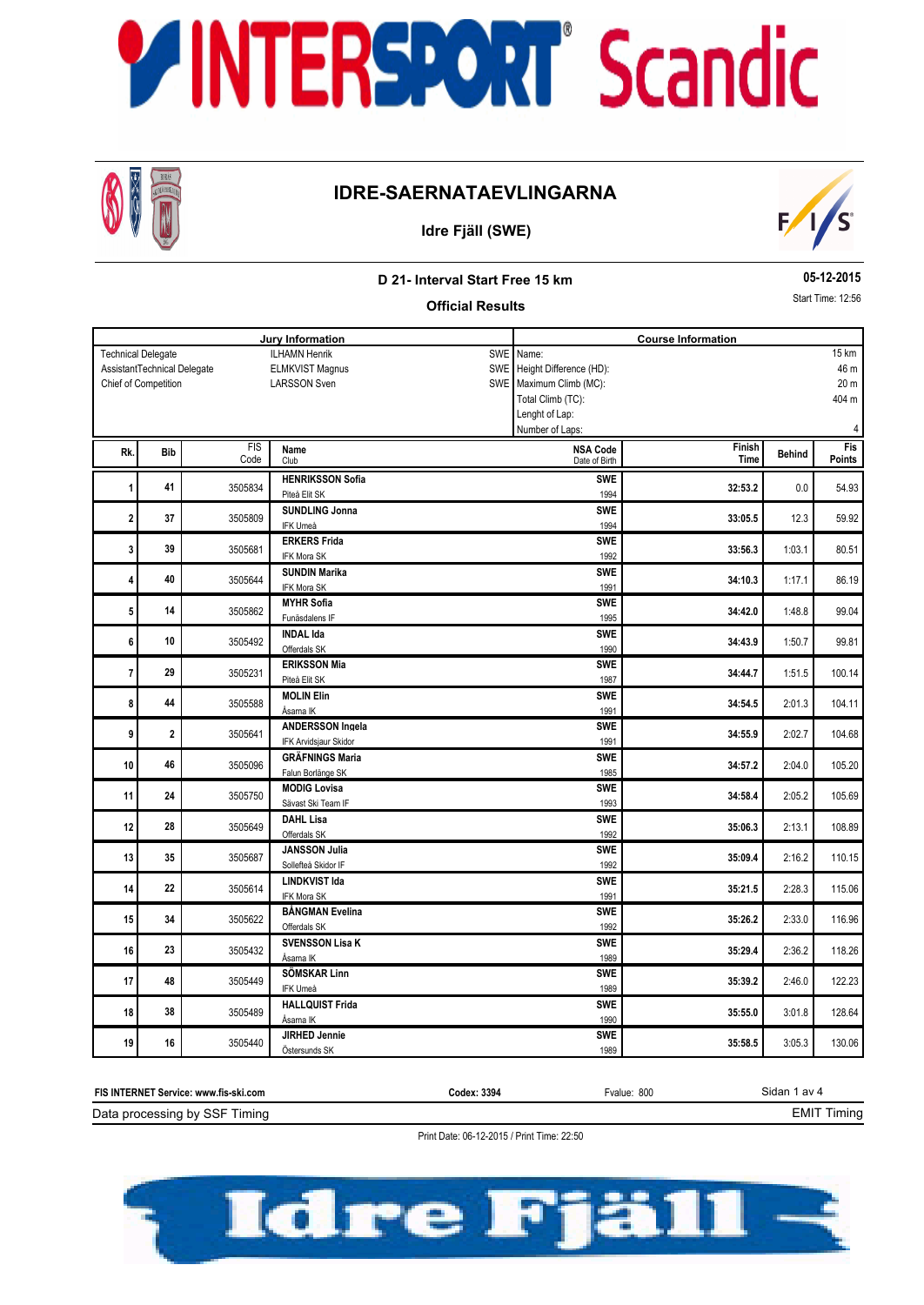

## **IDRE-SAERNATAEVLINGARNA**

### **Idre Fjäll (SWE)**



**D 21- Interval Start Free 15 km Official Results**

### **05-12-2015** Start Time: 12:56

| Rk. | <b>Bib</b> | <b>FIS</b><br>Code | Name<br>Club                                      | <b>NSA Code</b><br>Date of Birth | Finish<br>Time | <b>Behind</b> | <b>Fis</b><br>Points |
|-----|------------|--------------------|---------------------------------------------------|----------------------------------|----------------|---------------|----------------------|
| 20  | 31         | 3505773            | <b>SVAN Julia</b><br>Vansbro AIK Skidklubb        | <b>SWE</b><br>1993               | 36:03.8        | 3:10.6        | 132.21               |
| 21  | 33         | 3505874            | <b>VINSA Lisa</b><br>Piteå Elit SK                | <b>SWE</b><br>1995               | 36:10.7        | 3:17.5        | 135.00               |
| 22  | 9          | 3505556            | <b>JOHANSSON Eva</b><br>Linköpings SK             | <b>SWE</b><br>1990               | 36:11.1        | 3:17.9        | 135.17               |
| 23  | 42         | 3505800            | <b>DAHLQVIST Maia</b><br>Falun Borlänge SK        | <b>SWE</b><br>1994               | 36:11.2        | 3:18.0        | 135.21               |
| 24  | 5          | 3505763            | <b>PERSSON Isabelle</b><br>Stockviks SF           | <b>SWE</b><br>1994               | 36:18.3        | 3:25.1        | 138.08               |
|     | 21         | 3505872            | <b>ERIKSSON Hanna</b><br>IFK Mora SK              | <b>SWE</b><br>1995               | 36:18.3        | 3:25.1        | 138.08               |
| 26  | 30         | 3505186            | <b>ERIKSSON Emma</b><br>Falun Borlänge SK         | <b>SWE</b><br>1986               | 36:21.6        | 3:28.4        | 139.42               |
| 27  | 32         | 3505858            | <b>MOLANDER KRISTIANSEN Moa</b><br>Åsarna IK      | <b>SWE</b><br>1995               | 36:29.9        | 3:36.7        | 142.79               |
| 28  | 27         | 3505728            | <b>ELEBRO Sofie</b><br>IFK Umeå                   | <b>SWE</b><br>1993               | 36:52.2        | 3:59.0        | 151.83               |
| 29  | 6          | 3426030            | <b>BENJAMINSEN Andrine</b><br>Lillomarka Skiklubb | <b>NOR</b><br>1995               | 36:59.4        | 4:06.2        | 154.75               |
| 30  | 17         | 3505740            | <b>IVARSSON Emma</b><br>Årsunda IF                | <b>SWE</b><br>1993               | 37:11.3        | 4:18.1        | 159.57               |
| 31  | 13         | 3225017            | <b>HALE Sarah</b><br><b>IFK Mora SK</b>           | <b>SWE</b><br>1995               | 37:26.5        | 4:33.3        | 165.73               |
| 32  | 12         | 3505735            | <b>HALLQUIST Sara</b><br>Åsarna IK                | <b>SWE</b><br>1993               | 37:34.6        | 4:41.4        | 169.02               |
| 33  | 18         | 3505906            | <b>BJÖRN Mimmi</b><br>IFK Umeå                    | <b>SWE</b><br>1995               | 37:51.5        | 4:58.3        | 175.87               |
| 34  | 19         | 3505812            | <b>LUNDKVIST Helena</b><br>Kalix SK               | <b>SWE</b><br>1994               | 40:05.4        | 7:12.2        | 230.16               |
| 35  | 8          | 3085006            | <b>MOURA Bruna</b><br><b>National Team</b>        | <b>BRA</b><br>1994               | 47:11.9        | 14:18.7       | 403.08               |

Data processing by SSF Timing **FIS INTERNET Service: www.fis-ski.com**

**Codex: 3394** Fvalue: 800

Sidan 2 av 4 EMIT Timing

Print Date: 06-12-2015 / Print Time: 22:50

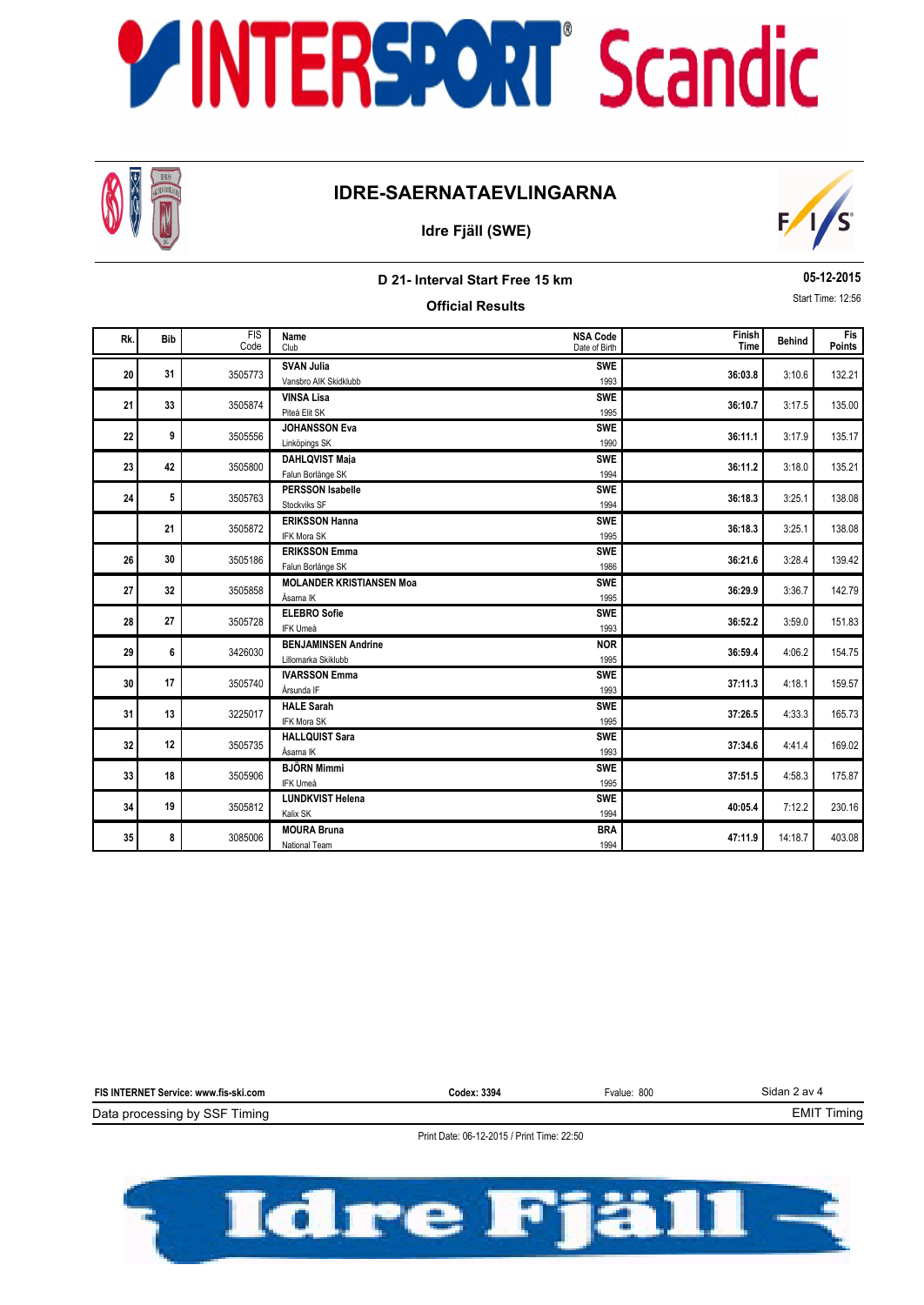

## **IDRE-SAERNATAEVLINGARNA**





### **D 21- Interval Start Free 15 km**

**05-12-2015** Start Time: 12:56

**Official Results**

| Rk.            | <b>Bib</b>              | FIS<br>Code | Name<br>Club                              | <b>NSA Code</b><br>Date of Birth | Finish<br>Time | <b>Behind</b> | <b>Fis</b><br>Points |
|----------------|-------------------------|-------------|-------------------------------------------|----------------------------------|----------------|---------------|----------------------|
|                |                         |             |                                           |                                  |                |               |                      |
| Did not start  |                         |             |                                           |                                  |                |               |                      |
|                |                         |             | <b>DAUSHKANE Inga</b>                     | LAT                              |                |               |                      |
|                | 1                       | 3555000     | LAT                                       | 1980                             |                |               |                      |
|                |                         |             | <b>CAVALLIN Johanna</b>                   | <b>SWE</b>                       |                |               |                      |
|                | 4                       | 3505896     | Högbo GIF                                 | 1995                             |                |               |                      |
|                |                         |             | <b>FORSLIN Erika</b>                      | <b>SWE</b>                       |                |               |                      |
|                | $\overline{\mathbf{r}}$ | 3505870     | Hudiksvalls IF                            | 1995                             |                |               |                      |
|                |                         |             | <b>LOCKNER Jackline</b>                   | <b>SWE</b>                       |                |               |                      |
|                | 11                      | 3505803     | Hudiksvalls IF                            | 1994                             |                |               |                      |
|                |                         |             | <b>GLÄNNERUD Caroline</b>                 | <b>SWE</b>                       |                |               |                      |
|                | 20                      | 3505654     | Hudiksvalls IF                            | 1992                             |                |               |                      |
|                |                         |             | <b>OLSSON Sandra</b>                      | <b>SWE</b>                       |                |               |                      |
|                | 25                      | 3505883     | Malungs IF                                | 1995                             |                |               |                      |
|                |                         | 3505719     | <b>AULAND Clara</b>                       | <b>SWE</b>                       |                |               |                      |
|                | 26                      |             | Sävast Ski Team IF                        | 1993                             |                |               |                      |
|                |                         |             | <b>NORDSTRÖM Maria</b>                    | <b>SWE</b>                       |                |               |                      |
|                | 43                      | 3505591     | Ulricehamns IF                            | 1991                             |                |               |                      |
|                |                         |             | SÖDERLUND Helene                          | <b>SWE</b>                       |                |               |                      |
|                | 45                      | 3505223     | <b>IFK Mora SK</b>                        | 1987                             |                |               |                      |
|                |                         |             | ÖBERG Jennie                              | <b>SWE</b>                       |                |               |                      |
|                | 47                      | 3505445     | Piteå Elit SK                             | 1989                             |                |               |                      |
|                |                         |             |                                           |                                  |                |               |                      |
| Did not finish |                         |             |                                           |                                  |                |               |                      |
|                |                         |             | <b>CATES Fern</b>                         | <b>GBR</b>                       |                |               |                      |
|                | 3                       | 3225018     | GBR                                       | 1995                             |                |               |                      |
|                |                         |             | <b>AXELSSON Ulrika</b>                    | <b>SWE</b>                       |                |               |                      |
|                | 15                      | 3505838     | Sya SK                                    | 1994                             |                |               |                      |
|                |                         |             | <b>BÅNGMAN Hedda</b>                      | <b>SWE</b>                       |                |               |                      |
|                | 36                      | 3505880     | $\sim$ $\sim$ $\sim$ $\sim$ $\sim$ $\sim$ | $- - -$                          |                |               |                      |

1995

Offerdals SK